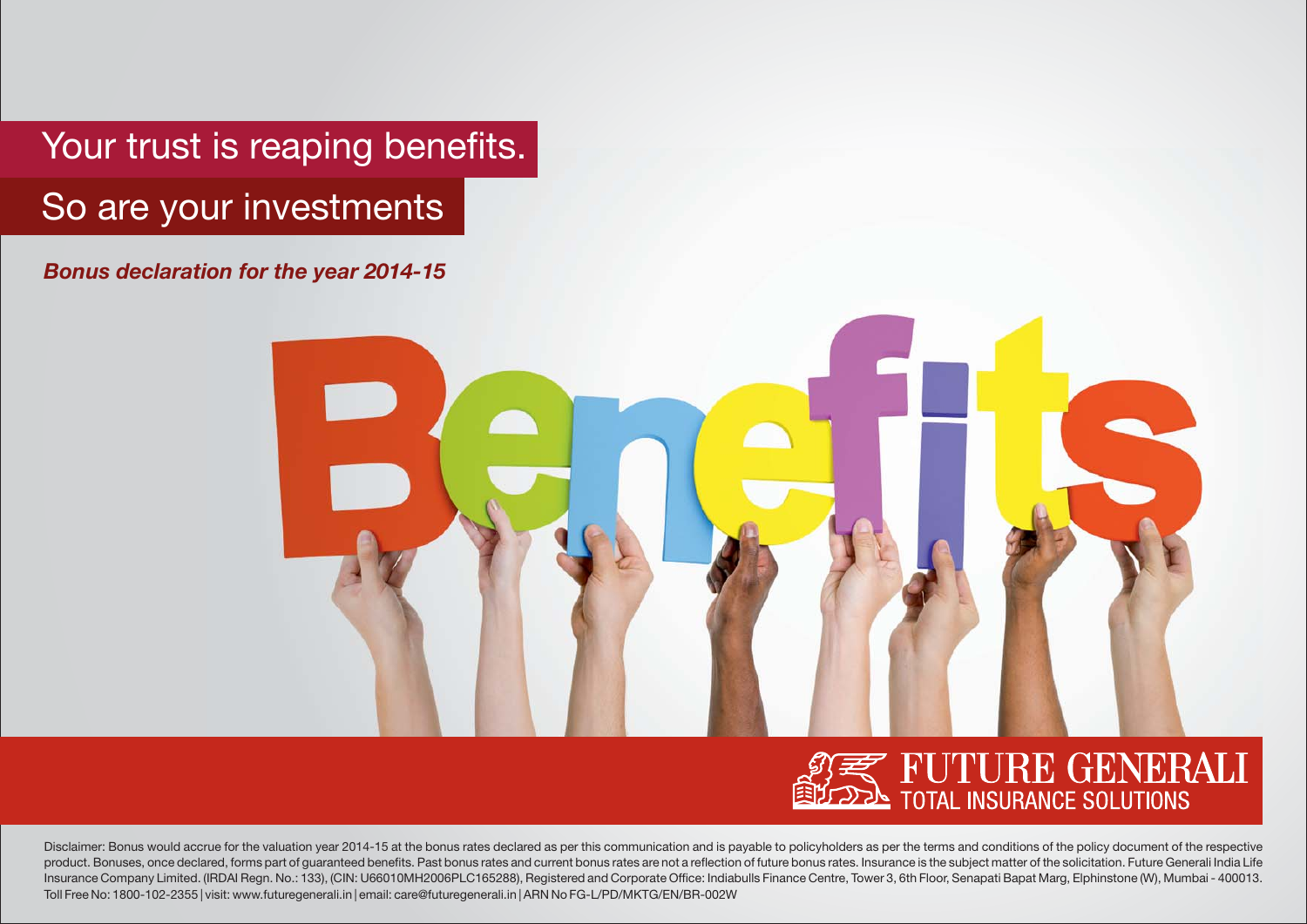| <b>Product Name</b>                                                                            | <b>Compounded Reversionary Bonus</b> |                 |                 |                 |                 |                 |                 |
|------------------------------------------------------------------------------------------------|--------------------------------------|-----------------|-----------------|-----------------|-----------------|-----------------|-----------------|
|                                                                                                | Apr '08-Mar '09                      | Apr '09-Mar '10 | Apr '10-Mar '11 | Apr '11-Mar '12 | Apr '12-Mar '13 | Apr '13-Mar '14 | Apr '14-Mar '15 |
| Future Generali Assure - 133N001V01                                                            | 1.85%                                | 1.85%           | 1.85%           | 2.15%           | 2.15%           | 2.15%           | 2.15%           |
| Future Generali Assure Plus - 133N052V01                                                       | N/A                                  | N/A             | N/A             | N/A             | N/A             | 2.75%           | 2.75%           |
| Future Generali Anand Plan - 133N018V01                                                        | N/A                                  | N/A             | N/A             | N/A             | N/A             | N/A             | 2.75%           |
| Future Generali Bima Guarantee - 133N038V01                                                    | N/A                                  | N/A             | N/A             | 2.75%           | 2.75%           | 2.75%           | 2.75%           |
| *Future Generali Flexible Money Back Plan<br>(Future Generali Child Benefit Plan) - 133N013V01 | N/A                                  | N/A             | N/A             | N/A             | N/A             | N/A             | 2.50%           |
| Future Generali Dream Guarantee Plan - 133N029V01                                              | N/A                                  | N/A             | N/A             | N/A             | N/A             | N/A             | 2.15%           |
| Future Generali Family Income Plan - 133N040V01                                                | N/A                                  | N/A             | N/A             | 5.05%           | 5.05%           | 5.05%           | 5.05%           |
| Future Generali Family Secure Plan - 133N041V01                                                | N/A                                  | N/A             | N/A             | 4.75%           | 4.75%           | 4.75%           | 4.75%           |
| Future Generali InstaLife - Regular pay - 133N004V01                                           | 1.85%                                | 1.85%           | 1.85%           | 2.15%           | 2.15%           | 2.15%           | 2.15%           |
| Future Generali InstaLife - Single pay - 133N004V01                                            | $1.85\%$ 1                           | 1.85%           | 1.85%           | 2.15%           | 2.15%           | 2.15%           | 2.50%           |
| <b>Future Generali Pension Guarantee - 133N046V01</b>                                          | N/A                                  | N/A             | N/A             | N/A             | N/A             | 2.75%           | 2.75%           |
| Future Generali Saral Anand Plan - 133N019V01                                                  | N/A                                  | N/A             | N/A             | N/A             | N/A             | N/A             | 2.75%           |
| Future Generali Secure Income Plan - 133N039V01                                                | $N/A$ $\uparrow$                     | N/A             | N/A             | 2.75%           | 2.75%           | 2.75%           | 3.00%           |
| Future Generali Triple Anand Advantage - 133N055V01 N/A                                        |                                      | N/A             | N/A             | N/A             | N/A             | N/A             | 3.00%           |

Please note: N/A stands for Not applicable for the product.

\*Future Generali Child Benefit Plan is renamed as Future Generali Flexible Money Back Plan from November 28, 2011



Disclaimer: Bonus would accrue for the valuation year 2014-15 at the bonus rates declared as per this communication and is payable to policyholders as per the terms and conditions of the policy document of the respective product. Bonuses, once declared, forms part of quaranteed benefits. Past bonus rates and current bonus rates are not a reflection of future bonus rates. Insurance is the subject matter of the solicitation. Future Generali Insurance Company Limited. (IRDAI Regn. No.: 133), (CIN: U66010MH2006PLC165288), Registered and Corporate Office: Indiabulls Finance Centre, Tower 3, 6th Floor, Senapati Bapat Marg, Elphinstone (W), Mumbai - 400013. Toll Free No: 1800-102-2355 | visit: www.futuregenerali.in | email: care@futuregenerali.in | ARN No FG-L/PD/MKTG/EN/BR-002W